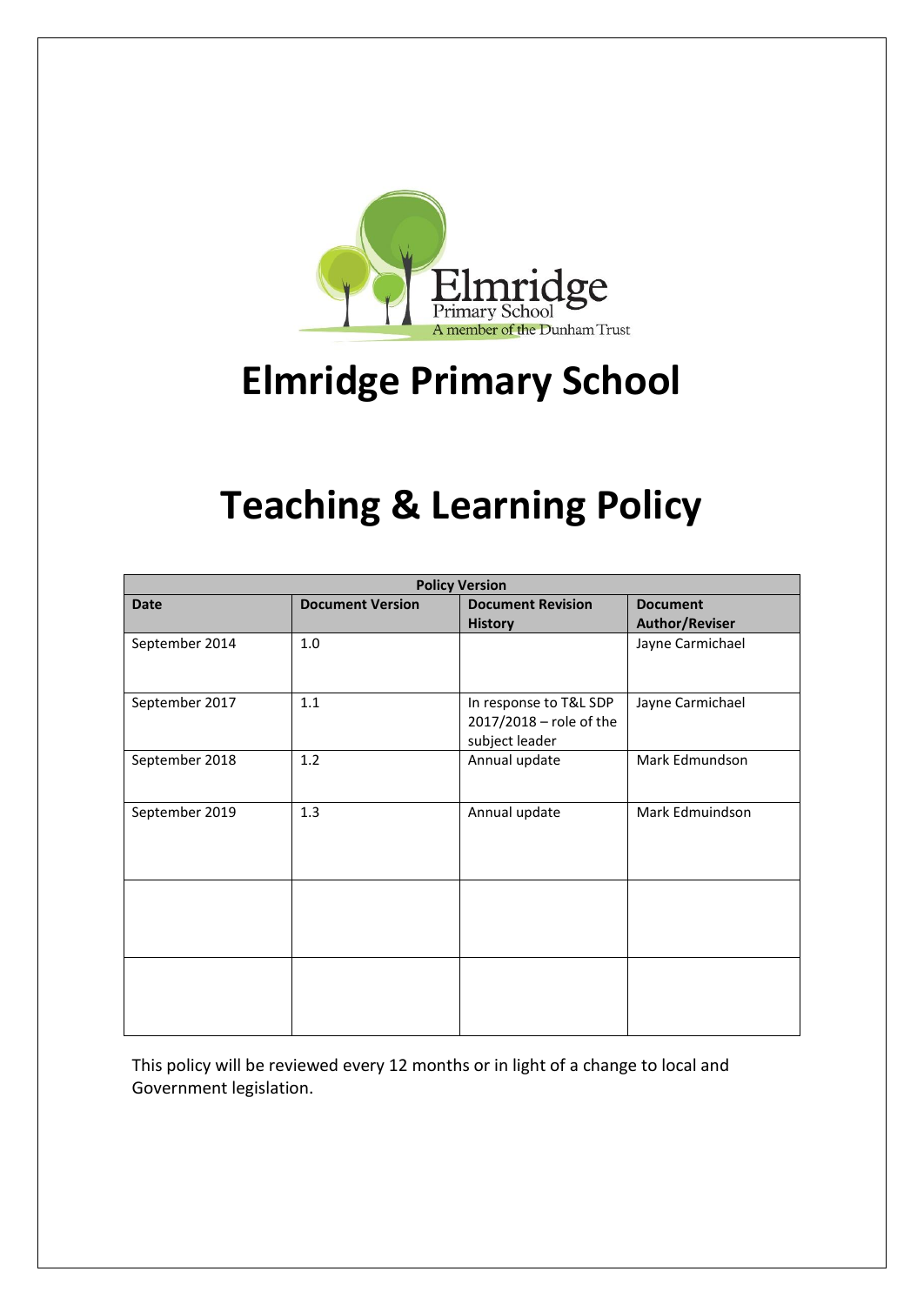The Dunham Trust believes it makes a significant contribution in transforming children's life chances. Our aim and commitment is to transform schools into sustainable learning academy communities.

## *"We aim to ensure that, for everyone involved, excellence and equity become and remain a reality"*

*"They come this way only once so we should litter their pathways with quality experiences"*

We believe that we are able to help our academies and their young people to aspire to and achieve success. To do this, we are committed to ensuring that every child and young person has a pathway to succeed that:

- gives the best possible start in life
- $\bullet$  equips them with creativity, spirit and confidence
- enables individuals to appreciate life and equip for further learning
- supports the child in becoming a responsible citizen
- ensures continued success in his/her future and contributes to the local community

Our aims for 'Improvement' are designed to ensure all academies are consistently benchmarked against key improvement priorities. This framework will ensure effective progress across the Trust, whilst at the same time, leaving space for autonomy at the school level. It will:

- focus efforts on what really matters, i.e. our vision, principles and commitment to the children, young people, families and communities that we serve.
- provide a flexible approach to improvement that meets the needs of each Academy. This will involve a commitment to immediate improvement in each individual context, professional development and a collaborative approach that engages with improvement projects designed to build capacity, an approach that is responsive, reflective and sustainable.
- focus on outcomes, understanding that these are not negotiable. We are committed to a no-excuses culture. In achieving these outcomes, all will focus on individual responsibility and collective accountability for success

The Trust has a responsibility to ensure the success of each academy by allowing every pupil to maximise his/her potential. As an academy sponsor there will be an expectation for joint working across individual academies. The Trust is committed to high quality academy improvement activity, networking and development and research. Equally, the promotion of sport, outdoor education and the creative arts will be important in the development of pupil self-esteem and building learning skills.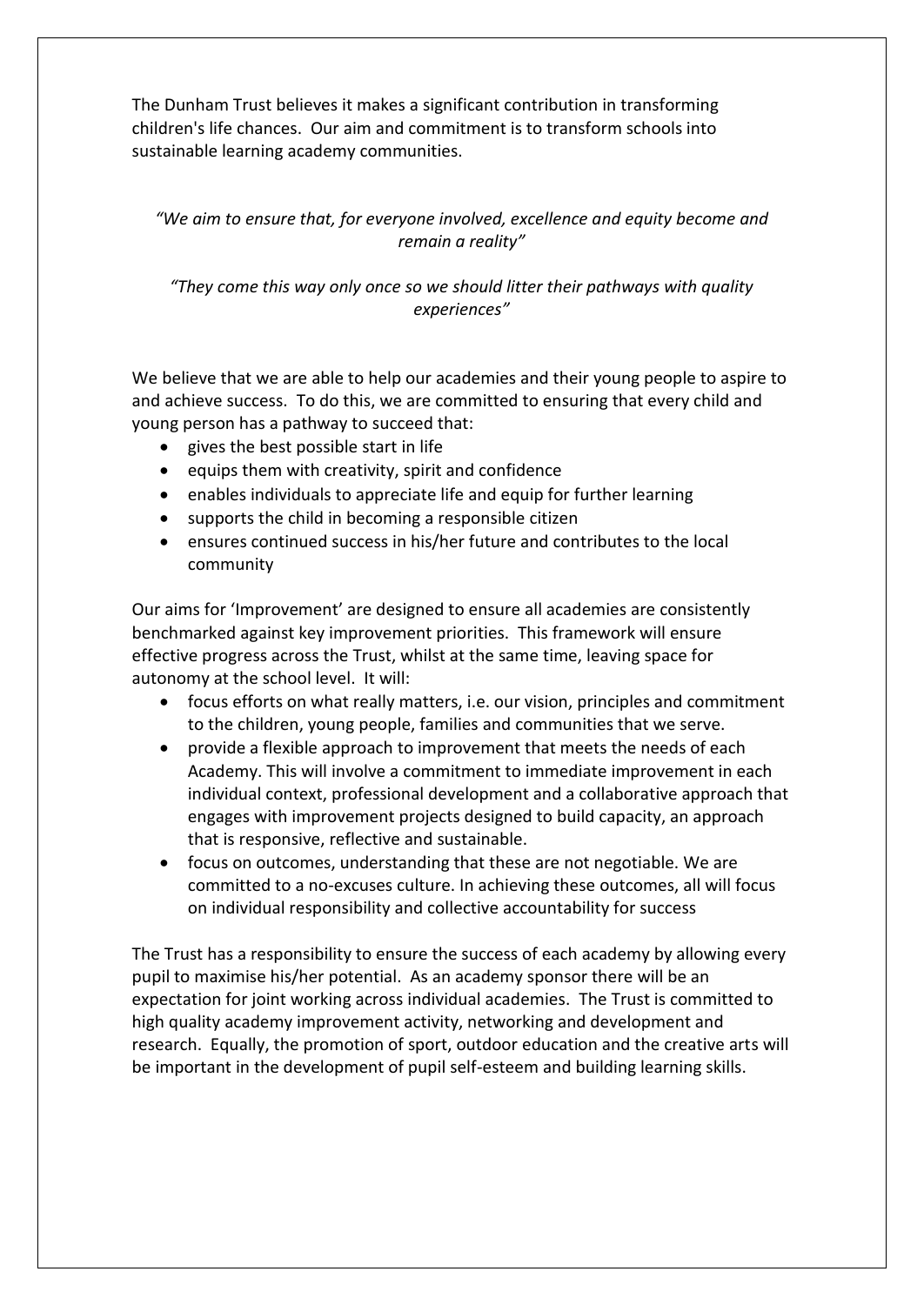## **1 Introduction**

At Elmridge Primary School the staff makes a special effort to establish effective working relationships with all pupils. This helps to build a positive attitude toward school-life and learning for both pupils and staff. Through the school's creative curriculum, the pupils are given the opportunity to share their ideas and influence the investigative themes and topics their class teacher will teach. By consulting the pupils in this way the teaching staff ensures both the teaching and learning process is interesting, inspiring and stimulating. As a result, the pupils respond enthusiastically.

Elmridge Primary School aims to provide children the opportunity to develop towards their full potential; academically, emotionally and socially by:

- Providing the highest standard of education to enable children to acquire the skills, knowledge and concepts relevant to their future
- Promoting an ethos of care, mutual respect and support, where effort is valued and success celebrated
- Enabling children to become active, responsible and caring members of the school and wider community.

The school works towards these aims by:

- Promoting high quality learning and attainment
- Providing a high quality learning entitlement and environment
- Valuing each other and ourselves
- Working in partnership with parents and the community.

At Elmridge Primary School we work towards the aims of the School *'Learning Through Success'* through providing high quality learning experiences within all we do; in the discreet and hidden curriculum, in the School environment and the interactions between all members of the School community. We believe that we teach the children through all that we do: through the implementation of the policies, systems and practice that determines the curriculum and school day; learning and teaching should not just be seen as an isolated activity that happens in a classroom.

We believe that:

- 1. Learning should be a rewarding and enjoyable experience for everyone i.e. learning should be fun and enable children to make expected or accelerated progress
- 2. Teaching needs to equip children with the skills, knowledge and understanding necessary in order that they can play an increasingly useful and positive role in society and make informed choices about their lives both now and in the future
- 3. High quality teaching and learning experiences support children to be able to lead happy and rewarding lives, now and in the future
- 4. High expectations of learning behaviours are evident through explicit teacher modelling.

## **2 Aims**

To ensure all staff, children, parents/carers and Governors are aware of the aims for Learning and Teaching at Elmridge and that these are consistently applied in order to:

- Provide a range of activities to suit different learning styles
- Ensure all pupils make exceptional progress
- Inspire all pupils
- Provide a staff with excellent subject knowledge
- Challenge all pupils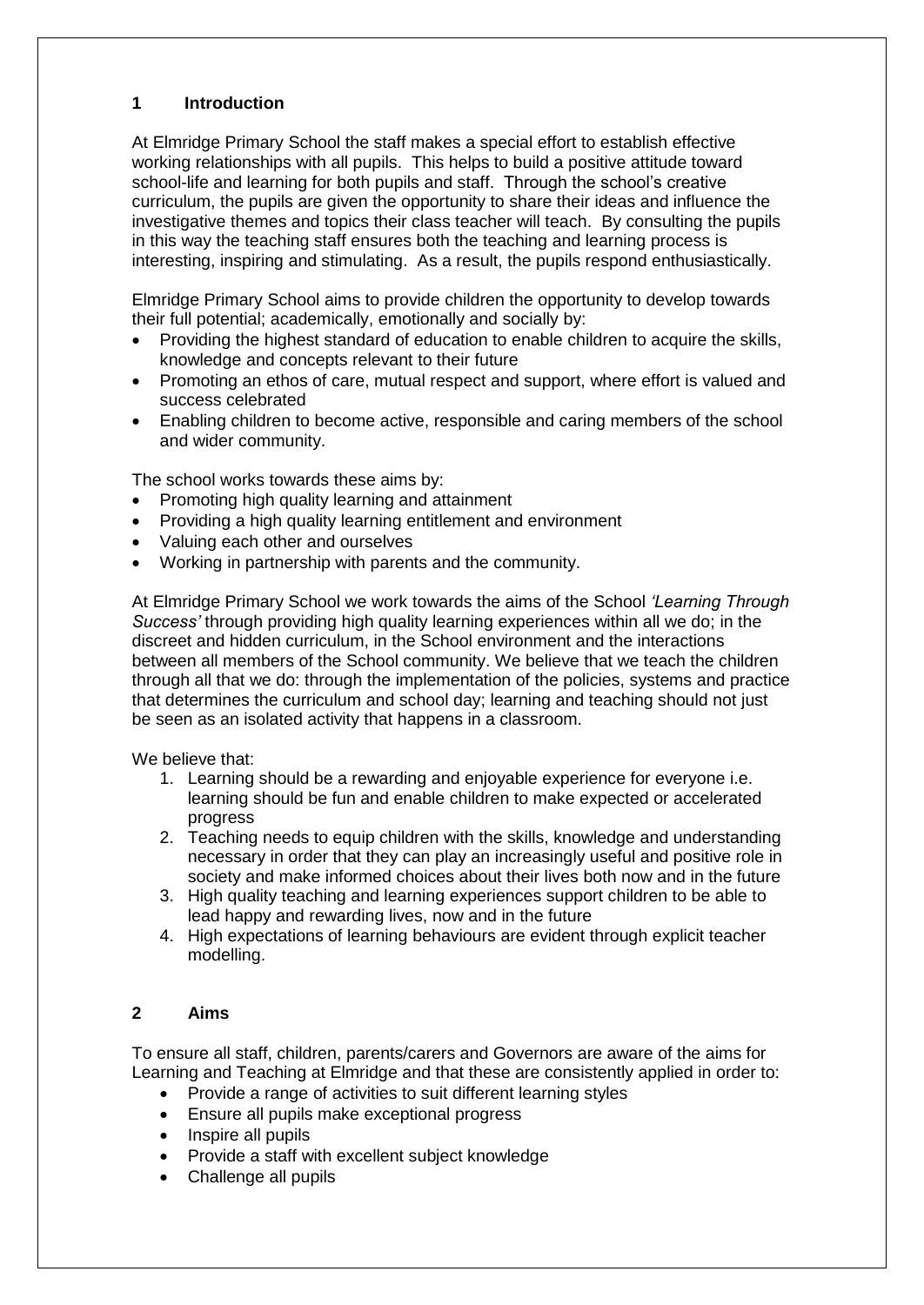- Deploy funds to provide up to date resources
- Provide targeted inclusive support
- Plan effectively
- Provide high quality dialogue between teacher and pupil through a range of strategies
- Demonstrate flexibility in order to anticipate where intervention and challenge may be needed
- Promote high quality teaching and learning across the school
- Raise standards by ensuring consistency and continuity of teaching and learning
- Ensure all children are included, motivated and engaged by their learning
- Promote high quality learning experiences that focus on the development of skills, knowledge and understanding
- Promote the idea of lifelong learning for all members of the School community: children, parents/carers, staff and Governors.

## **School Staff**

To support the aims of the School through:

- Promoting positive relationships between all members of the School community including; children and children, children and staff, children and their parents/carers and staff and parents/carers
- Providing a secure, stimulating environment where all children are supported in responding to the challenges involved in moving towards their full potential
- Providing a broad, balanced and engaging curriculum which is appropriately differentiated according to the needs of the children
- Addressing issues of entitlement to ensure equality of opportunity for all children
- Rewarding children for all the good things they do both in School and in the wider community
- Promoting a positive self-image whereby children are encouraged towards a sense of responsibility for themselves and others
- Providing the skills which encourage children to become confident, independent learners.

## **Children**

To support the aims of the School through:

- Promoting positive relationships between all members of the School community including; children and children, children and staff, children and their parents/carers and staff and parents/carers
- Attending school regularly with a positive attitude, eagerness to learn and to behave in a way that allows themselves and others to learn
- Working well independently and collaboratively; remembering what they have learnt and having the confidence to apply skills and knowledge in new contexts
- Persevering with their learning and knowing that when they find it difficult they can ask for help
- Taking pride in their work, always trying their best and aiming to get better all the time.

## **Parents and Carers**

To support the aims of the School through:

• Promoting positive relationships between all members of the School community including; children and children, children and staff, children and their parents/carers and staff and parents/carers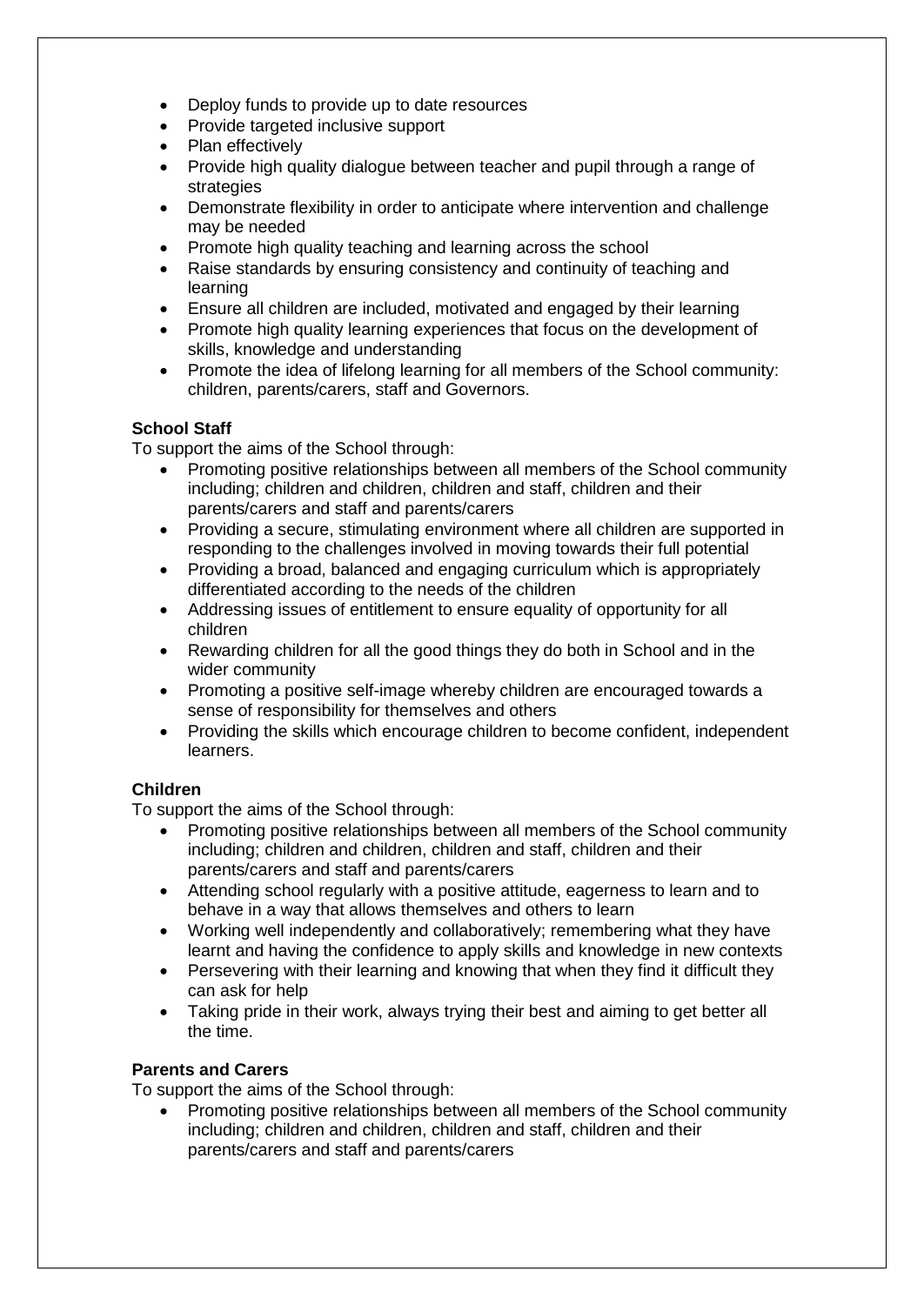- To be understanding and supportive of our aims in learning and teaching and sign the School's Home-School Agreement
- To attend and contribute to Teacher Consultation Meetings
- To support their children with their homework activities including reading and helping their children improve skills in memory needed for learning through practising a concept, memorising a text or knowing the multiplication tables
- To praise their children for the good things that they do in school
- To communicate and work with the school whenever their child needs further social or emotional support or to develop their child's skills and understanding.

#### **Governors**

To support the aims of the School through:

- Promoting positive relationships between the Governing Body and all other members of the School community including; children, their parents/carers and staff
- Visit School and talk to children about their learning experiences
- Promote and support the positive involvement of parents within the school
- Attend training and other related events
- Report to the governing body with recommendations, if appropriate, annually
- Work with Senior Leaders to review the School's Learning and Teaching Policy annually.

## **3 Implementation of the Learning and Teaching Policy**

## **What is 'high quality learning'?**

At Elmridge Primary School we believe that children learn best when:

- They are encouraged to form positive relationships with their teacher, peers and other members of the school community
- They have clear direction and are praised for all the good things that they do
- They are actively involved in their learning at an appropriate level to match their learning needs
- They are encouraged to become increasingly autonomous learners
- They are appropriately challenged with learning experiences which are relevant to their lives and interests and are inspiring, motivating and engaging
- They are working in an environment which is safe, caring, supportive and stimulating
- Their learning is well structured and delivered
- Their learning is effectively differentiated
- Their learning addresses appropriate and pertinent aspects of the children's future development both within overarching and explicit provision
- Their learning encompasses the values and skills of the school in aiding the development as future effective citizens
- Their learning enables appropriate and pertinent aspects of personal, social, moral, spiritual, cultural and emotional development within both overarching and explicit provision.

We offer opportunities for our pupils to learn in different ways. These include:

- Investigation and problem solving
- Research and finding out
- Group work
- Pair/peer work
- Independent work
- Whole-class work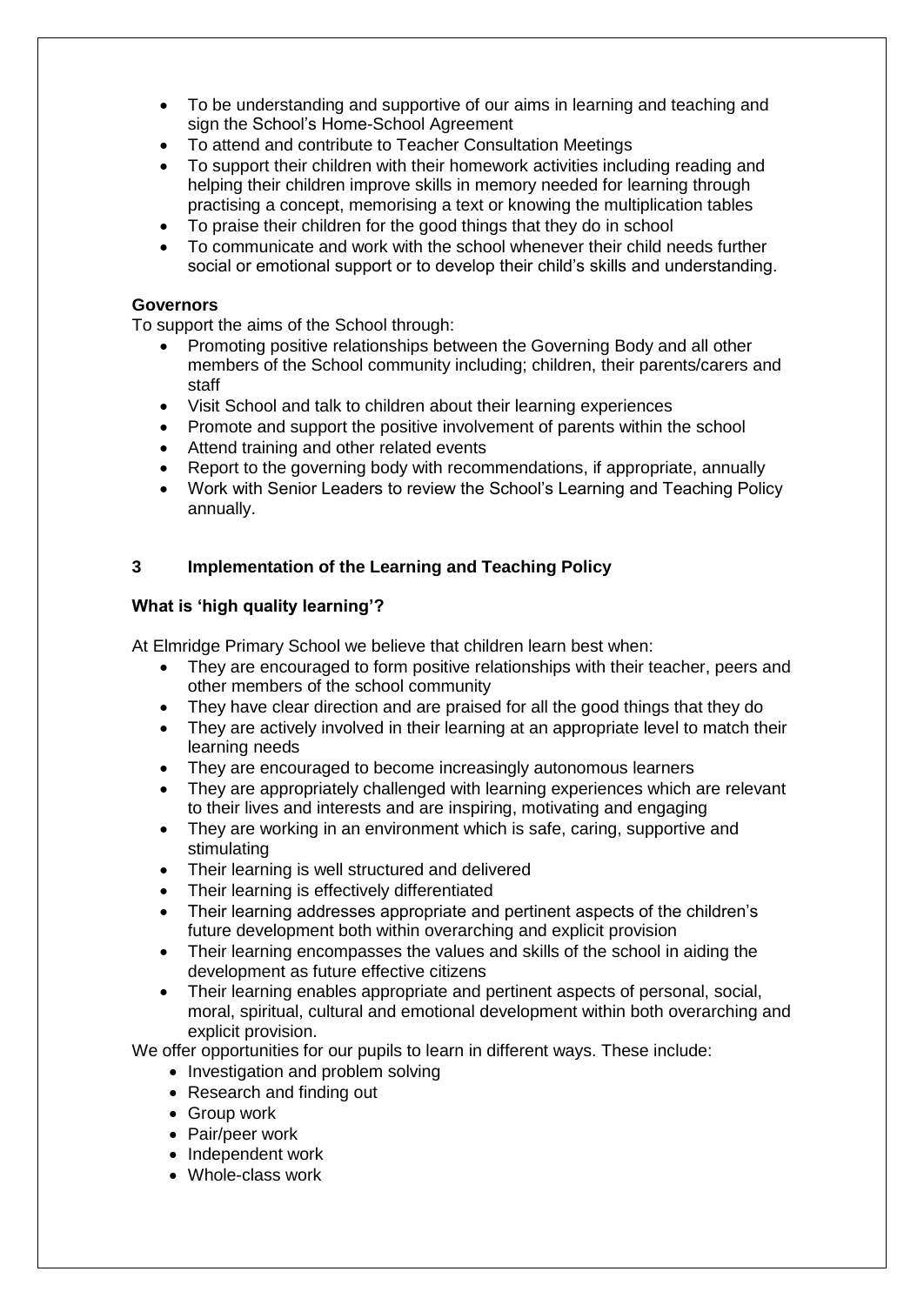- Asking and answering questions
- Use of ICT across the curriculum
- Fieldwork and visits to places of educational interest
- Creative activities
- Watching television/video footage and responding to musical or tape-recorded material
- Debates, role-plays and oral presentations
- Designing and making things
- Participation in physical activity.

## **What is 'high quality teaching'?**

At Elmridge Primary School we believe that high quality teaching is when teachers (and other School staff when applicable);

- Form positive relationships with the children in their class and other members of the school community
- Plan lessons effectively which take children's prior learning and current assessment into account and are appropriately differentiated in order that the lessons consolidate, build upon and extend learning for all children
- Insist on high expectations of learning and social behaviours
- Ensure that effective direction and support is given in order that the children make good progress
- Demonstrate secure subject and pedagogical knowledge in order to inspire children and build their understanding
- Apply a range of teaching styles which appropriately match the children's learning styles in order to sustain their concentration, motivation and application
- Develop and sustain good links and focused communication with parents/carers in order to support the children's learning
- Develop and maintain safe, secure and inspiring classroom and learning environments
- Demonstrate effective lesson organisation
- Effectively assess and monitor children's progress in order that they can extend children's learning both within individual lessons and over time
- Use resources effectively, including other adults, to support children's learning;
- Use technology effectively in order to support children's learning
- Develop the range of reading skills required to access all the curriculum effectively
- Use questioning effectively to gauge and extend children's skills, knowledge and understanding
- Are reflective regarding their professional practice and the overall provision the School offers
- Ensuring that teachers and teaching assistants are equipped with the necessary skills, resources and knowledge needed in order to provide the children with the best possible learning experiences both in class and when undertaking interventions.

## **What are the features of a high quality lesson?**

At Elmridge Primary School we believe that a good lesson should comprise of the following elements;

- 1. Planning Before the lesson
- 2. Introduction to the lesson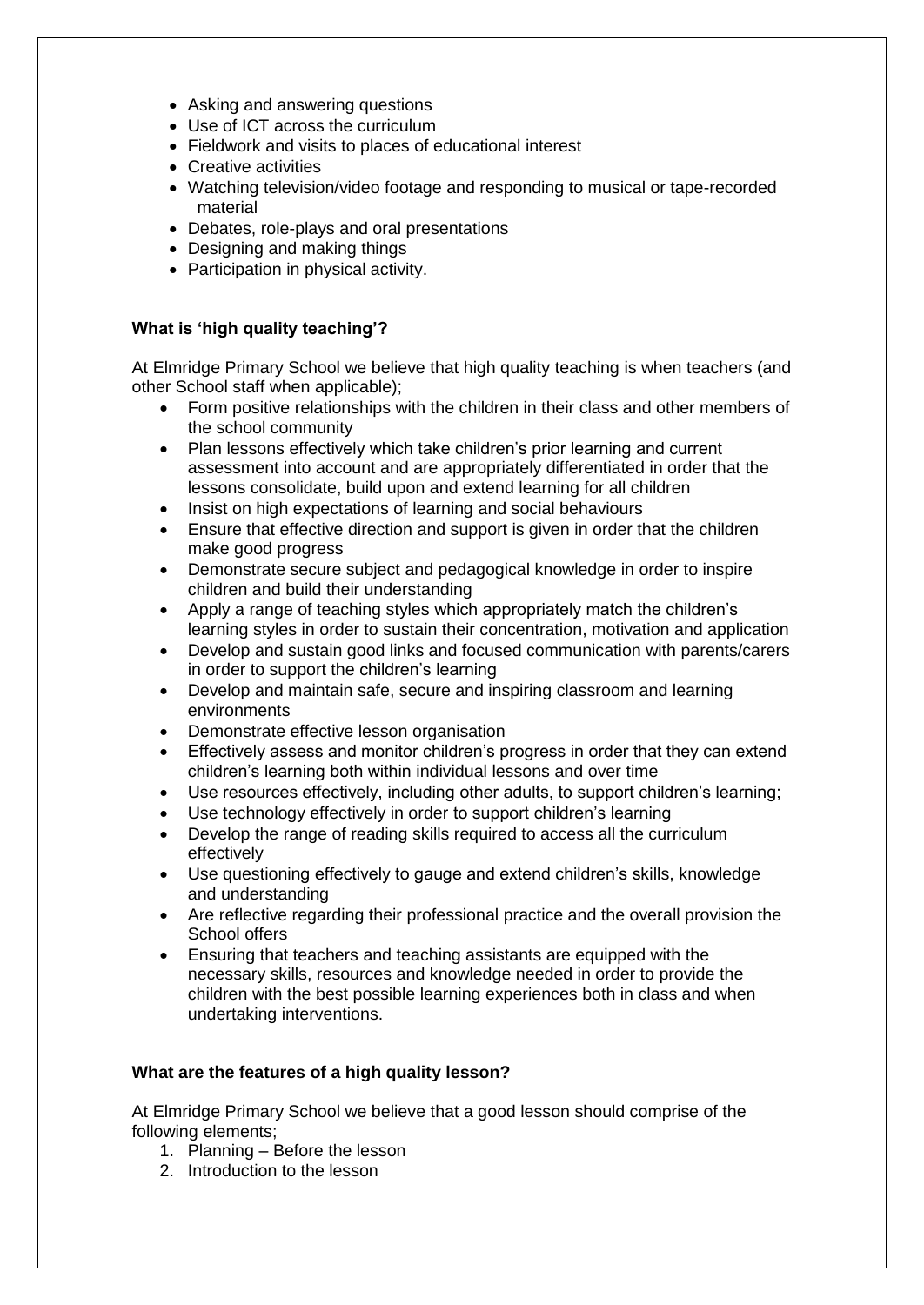- 3. Main teaching
- 4. Group teaching and independent activities
- 5. End of the lesson; plenaries and/or mini plenaries within the lesson
- 6. Use of assessment and evaluation before, during and after the lesson.

## **1 Planning - Before the lesson teachers will:**

- Use formal and on-going assessments in order to determine where the children are in their learning and their next steps
- Establish a clear learning goal ' I am learning to/about' in 'child friendly' language arising from this assessment, the steps to success that will enable the children to achieve the learning and opportunities for both children and the teacher to assess progress against these
- Establish an initial 'hook' that will motivate and engage the children
- Contextualise the learning either by making it relevant to the lives and/or interests of the children, and where appropriate making cross curricular links e.g. within the IPC unit – The Big Idea being studied
- Plan an appropriate structure of differentiated activities that will enable the children to engage in their learning and meet the learning; including the use of other adults and the timings of the lesson; ensuring maximum learning opportunities and catering for all learning styles.
- **2 Introduction to the lesson – A good introduction to a lesson will include:**
- Recapping on prior learning, allowing time for the children to look at their feedback from the previous lesson
- Sharing the learning with the children and referring to at different stages throughout the lesson to keep learning focussed; (There may be circumstances when the 'I am learning to/about' is developed later in the lesson e.g. arising from an investigative activity.)
- Sharing the learning goal and lesson's steps to success with the children so that they know exactly what they need to do in order to achieve the learning and where appropriate enabling the children to develop own steps to success through clear modelling
- Introducing subject specific language which is modelled by the teacher during the session with an expectation that the children will use the vocabulary in their verbal and written responses
- Putting the learning into context; explaining to the children why they are learning what they are learning
- Using appropriate resources, including ICT and other adults, in order to support children's learning
- Ensuring there is a good balance between teacher and child talk and that all children are actively involved, engaged and challenged in meaningful activities
- A wide range of assessment strategies are used by both the children and the teacher in order to ascertain progress made and assessed in line with the National standard from the assessment performance descriptors for Reading, Writing and Mathematics
- Evidence of positive relationships between children, their teacher and the other adults in the room; everyone displaying good social and learning behaviours.
- **3 Main teaching - The main teaching part of the lesson will include:**
- Informing the children of the learning, steps to success and specific language to be used
- Teacher modelling the process and task which is expected of the children
- Using resources which stimulate, sustain and support children's learning
- Appropriately differentiated questioning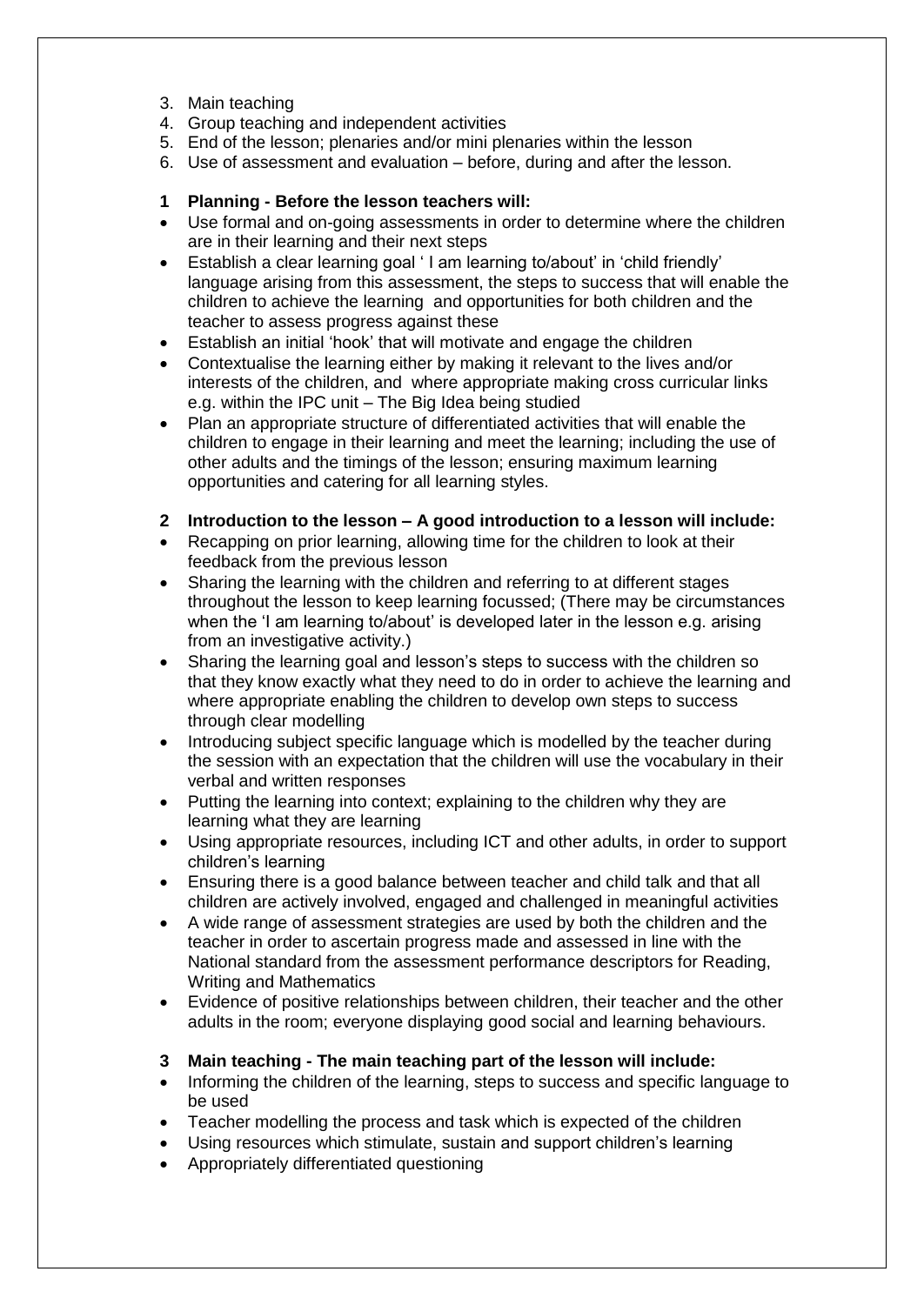- Good pace to the lesson; ensuring that it is not too quick that children are not understanding their work and are being left behind; but pacey enough that children remain engaged
- Secure subject knowledge demonstrated by the class teacher
- All children actively involved and engaged in their learning
- High expectations of children both in terms of their work and their learning and social behaviours
- Praise for the children when they do the right thing, achieve well and make progress
- A wide range of assessment strategies which are used by both the children and the teacher
- Evidence of positive relationships between children, their teacher and the other adults in the room; everyone displaying good social and learning behaviours.
- **4 Group teaching and independent activities – This part of the lesson will include:**
- Differentiated activities through prescribed outcome, support, resources, etc which match the learning and steps to success
- Opportunities provided for the children to talk about learning, experimenting with concepts, asking questions and learning in preferred learning style
- The teacher normally teaching a focus group; moving that group's learning forward and maximising all opportunities for learning
- Effective use of other adults both class based TAs and Learning Support, in order to support learning and/or move it forward
- Mini plenaries, where appropriate, to either move learning on, consolidate learning or address misconceptions
- Children receiving positive and diagnostic feedback about their effort and their learning
- Time reminders to indicate to the children how long they have left to complete activities
- A purposeful learning atmosphere dependent on the task the children are completing.
- **5 End of the lesson – A good plenary or series of mini plenaries will include:**
- Reference to the learning that has taken place and steps to success
- Teachers and increasingly children making assessments which will inform future learning
- The use of a range of assessment strategies; allowing children time to reflect on their learning, checking to see if they have met the lesson's learning using the lesson's steps to success
- Children receiving positive and diagnostic feedback about their effort and work
- Consolidation on the lesson's learning, reflecting on whether the steps to success have been achieved, moving learning forward, addressing misconceptions, further peer or teacher modelling of work, making links to future learning.
- **6 Assessment and evaluation – after the lesson good assessments made by the teacher will include:**
- Evaluating whether all the children or groups of children achieved the learning and met the lesson's steps to success, and whether the children's learning moved on and if it didn't, why not?
- Reflecting on which parts of the lesson went well, which parts were the children most engaged in; and which parts of the lesson did not go so well and why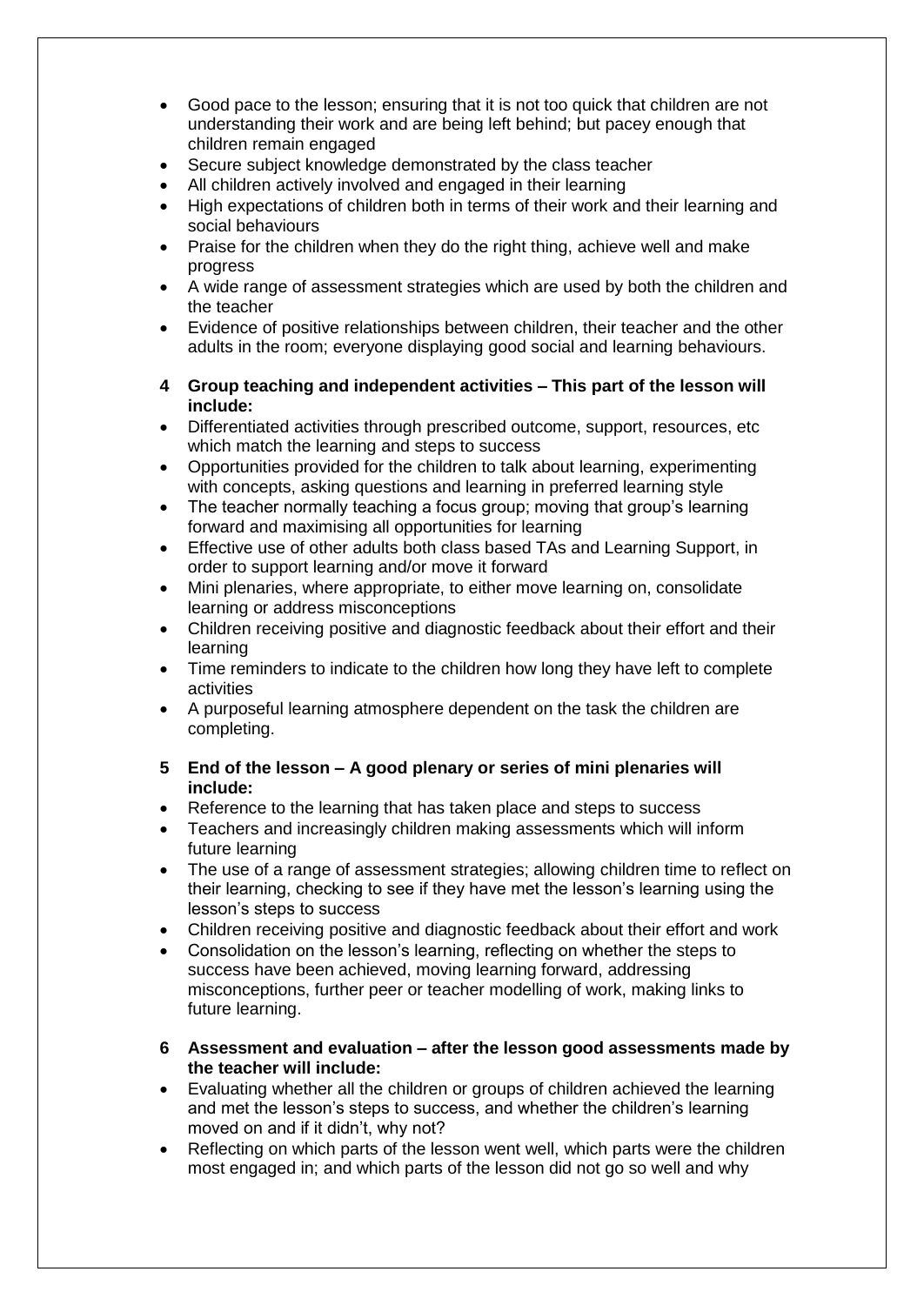- Reflecting on whether the work needs to be revisited at the start of the next lesson or does the learning objective need to be completely revisited again
- Diagnostically marking the children's work, clearly stating what they have done well and what the next stages in their learning are (using the School's marking codes)
- Using assessment to inform future planning and next steps in learning and the assessment performances descriptors for Reading, Writing and Mathematics to regularly moderate and ascertain whether the child is at national standard and what is needed in order for them to achieve this.

## **The Role of Teaching Assistants**

We have a number of support staff who play a central and specialised role in our learning processes. Key elements of their role are:

- To support the teaching; either through direct delivery or by enabling access for identified children
- Supporting a small group within the classroom
- Delivering intervention groups
- Carrying out assessments
- Preparing resources
- Supporting children with IEPs / Individual Behaviour Plans (IBPs) or statements of special educational needs.

## **Behaviour Management**

We believe that excellent standards of behaviour are central to effective learning. Our Behaviour Policy outlines our procedures relating to behaviour both within the class room and in the wider School environment.

#### **Inclusion**

Inclusion is about every child having educational needs that are special and the School meeting these diverse needs in order to ensure the active participation and progress of all children in their learning.

Successful inclusive provision at Elmridge is seen as the responsibility of the whole school community, permeating all aspects of school life and applicable to all our children. It is in this way that we will turn the rhetoric into reality. In accordance with the school's Equal Opportunities Policy, all children will be given full access to the National Curriculum, unless their statement of SEND indicates disapplication. Staff will actively support all children to reach their potential regardless of academic ability, race, gender or age. Children who receive additional or extra support, including those with statements of SEND, have learning plans specifically tailored to their needs. These are followed as far as possible as part of the normal classroom teaching but sometimes require specific input involving withdrawal from the main classroom environment for short periods of time.

Inclusive practice across the curriculum should enable all children to achieve their best possible standard; whatever their ability, and irrespective of gender, ethnic, social or cultural background, home language or any other aspect that could affect their participation in, or progress in their learning.

## **4 Monitoring and Review**